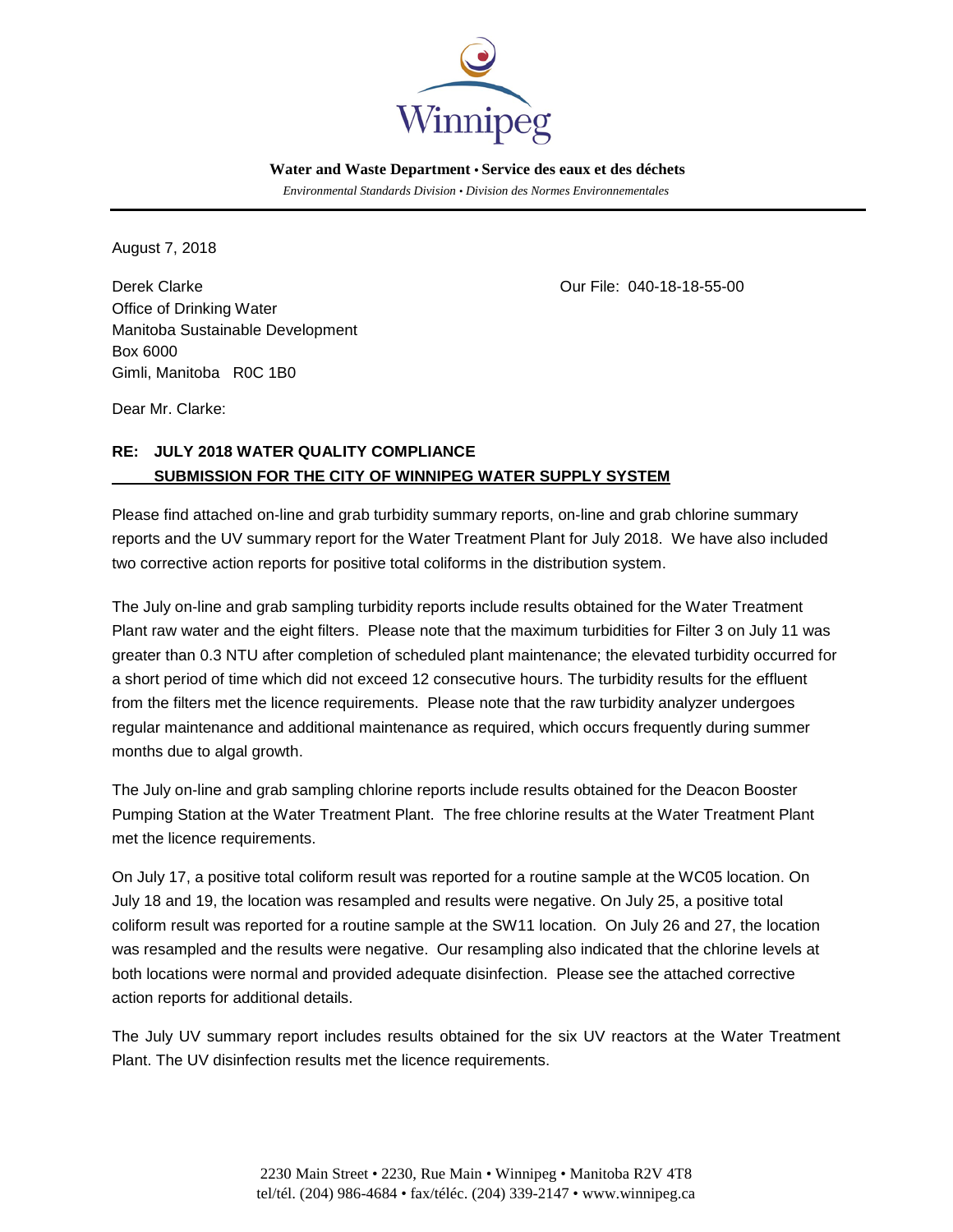Please let me know of any concerns or questions respecting this submission. I can be reached by telephone at 204-986-8359 or by e-mail at [rgrosselle@winnipeg.ca](mailto:rgrosselle@winnipeg.ca).

Yours sincerely,

*Original signed by R. Grosselle*

R. Grosselle Manager of Environmental Standards

# **Enclosures**

cc: Dr. L. Richards, Winnipeg Regional Health Authority (email)

Dr. H. Chang, Winnipeg Regional Health Authority (email)

- Dr. S. Roberecki, Manitoba Health, Seniors and Active Living (email)
- M. L. Geer, CPA, CA (email)
- G. Patton, P.Eng. (email)
- T. Shanks, P.Eng. (email)
- M. Szmon, P.Eng. (email)
- C. Diduck (email)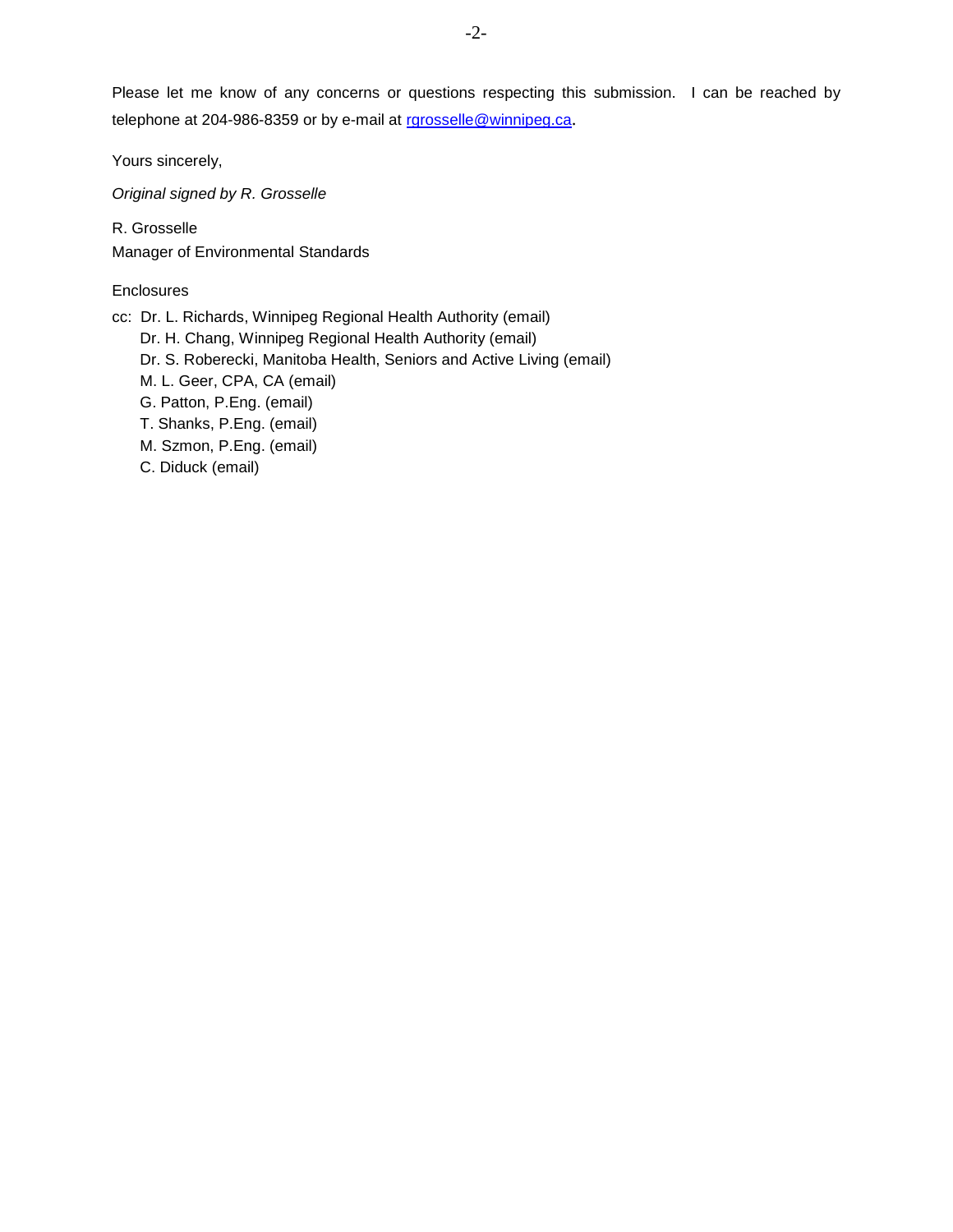

**July 2018 Turbidity (NTU)**

WATER SERVICES

# **CITY OF WINNIPEG**<br>WATER AND WASTE DEPARTMENT

Licence Number: **PWS-09-412-01** 

|                 |           |     |     |           | WATER TREATMENT PLANT TURBIDITY ON-LINE MONITORING REPORT |           |         |           |     |           |     |           |           |     |           |
|-----------------|-----------|-----|-----|-----------|-----------------------------------------------------------|-----------|---------|-----------|-----|-----------|-----|-----------|-----------|-----|-----------|
| Turbidity (NTU) |           |     |     |           |                                                           |           |         |           |     |           |     |           |           |     |           |
| Raw             | Filter #1 |     |     | Filter #2 |                                                           | Filter #3 |         | Filter #4 |     | Filter #5 |     | Filter #6 | Filter #7 |     | Filter #8 |
| Avg             | Avg       | Max | Avg | Max       | Avg                                                       | Max       | Ava     | Max       | Ava | Max       | Ava | Max       | Ava       | Max | M<br>Avg  |
| - - -           |           | .   |     | .         |                                                           | .         | - - - - | .         |     | .         |     | .         | .         |     | .         |

|                                                     | Date                                                                                                                                       | Avg  | Avg  | Max                               | Avg  | Max                               | Avg  | Max                              | Avg  | Max                               | Avg  | Max                               | Avg  | Max                               | Avg  | Max                               | Avg      | Max                   |
|-----------------------------------------------------|--------------------------------------------------------------------------------------------------------------------------------------------|------|------|-----------------------------------|------|-----------------------------------|------|----------------------------------|------|-----------------------------------|------|-----------------------------------|------|-----------------------------------|------|-----------------------------------|----------|-----------------------|
|                                                     | 1/07/2018                                                                                                                                  | 2.03 | 0.04 | 0.05                              | 0.03 | 0.08                              | 0.09 | 0.14                             | 0.03 | 0.06                              | 0.07 | 0.13                              | 0.04 | 0.06                              | 0.04 | 0.05                              | 0.01     | 0.03                  |
|                                                     | 2/07/2018                                                                                                                                  | 2.70 | 0.05 | 0.09                              | 0.05 | 0.06                              | 0.07 | 0.17                             | 0.03 | 0.07                              | 0.08 | 0.13                              | 0.04 | 0.08                              | 0.04 | 0.09                              | 0.01     | 0.01                  |
|                                                     | 3/07/2018                                                                                                                                  | 4.29 | 0.04 | 0.09                              | 0.04 | 0.07                              | 0.10 | 0.16                             | 0.04 | 0.16                              | 0.07 | 0.12                              | 0.04 | 0.08                              | 0.05 | 0.09                              | 0.01     | 0.04                  |
|                                                     | 4/07/2018                                                                                                                                  | 3.53 | 0.04 | 0.05                              | 0.04 | 0.10                              | 0.07 | 0.13                             | 0.04 | 0.11                              | 0.03 | 0.06                              | 0.05 | 0.06                              | 0.06 | 0.06                              | 0.01     | 0.04                  |
|                                                     | 5/07/2018                                                                                                                                  | 3.97 | 0.05 | 0.13                              | 0.06 | 0.14                              | 0.08 | 0.16                             | 0.03 | 0.08                              | 0.03 | 0.06                              | 0.04 | 0.08                              | 0.04 | 0.11                              | 0.01     | 0.01                  |
|                                                     | 6/07/2018                                                                                                                                  | 3.85 | 0.05 | 0.10                              | 0.06 | 0.11                              | 0.09 | 0.14                             | 0.05 | 0.09                              | 0.04 | 0.07                              | 0.04 | 0.06                              | 0.04 | 0.10                              | 0.01     | 0.03                  |
|                                                     | 7/07/2018                                                                                                                                  | 3.18 | 0.05 | 0.08                              | 0.07 | 0.12                              | 0.09 | 0.23                             | 0.05 | 0.14                              | 0.04 | 0.08                              | 0.06 | 0.11                              | 0.05 | 0.06                              | 0.01     | 0.05                  |
|                                                     | 8/07/2018                                                                                                                                  | 3.43 | 0.06 | 0.10                              | 0.08 | 0.10                              | 0.10 | 0.16                             | 0.05 | 0.09                              | 0.05 | 0.09                              | 0.06 | 0.10                              | 0.06 | 0.09                              | 0.02     | 0.07                  |
|                                                     | 9/07/2018                                                                                                                                  | 2.75 | 0.05 | 0.09                              | 0.08 | 0.11                              | 0.11 | 0.13                             | 0.05 | 0.11                              | 0.05 | 0.12                              | 0.07 | 0.12                              | 0.06 | 0.18                              | 0.04     | 0.06                  |
|                                                     | 10/07/2018                                                                                                                                 | 3.32 | 0.07 | 0.10                              | 0.09 | 0.16                              | 0.11 | 0.19                             | 0.06 | 0.12                              | 0.07 | 0.11                              | 0.08 | 0.13                              | 0.08 | 0.14                              | 0.05     | 0.12                  |
|                                                     | 11/07/2018                                                                                                                                 | 4.14 | 0.05 | 0.11                              | 0.08 | 0.14                              | 0.09 | 0.60                             | 0.06 | 0.11                              | 0.05 | 0.10                              | 0.08 | 0.11                              | 0.08 | 0.10                              | 0.04     | 0.09                  |
|                                                     | 12/07/2018                                                                                                                                 | 2.19 | 0.06 | 0.09                              | 0.10 | 0.11                              | 0.09 | 0.17                             | 0.06 | 0.11                              | 0.05 | 0.10                              | 0.06 | 0.17                              | 0.09 | 0.14                              | 0.04     | 0.10                  |
|                                                     | 13/07/2018                                                                                                                                 | 3.20 | 0.05 | 0.11                              | 0.10 | 0.15                              | 0.10 | 0.13                             | 0.06 | 0.11                              | 0.05 | 0.10                              | 0.07 | 0.12                              | 0.08 | 0.14                              | 0.05     | 0.07                  |
|                                                     | 14/07/2018                                                                                                                                 | 2.46 | 0.06 | 0.11                              | 0.11 | 0.16                              | 0.11 | 0.17                             | 0.07 | 0.12                              | 0.06 | 0.08                              | 0.07 | 0.15                              | 0.09 | 0.15                              | 0.05     | 0.11                  |
|                                                     | 15/07/2018                                                                                                                                 | 1.80 | 0.05 | 0.10                              | 0.11 | 0.18                              | 0.10 | 0.17                             | 0.07 | 0.17                              | 0.05 | 0.10                              | 0.09 | 0.14                              | 0.08 | 0.15                              | 0.05     | 0.11                  |
|                                                     | 16/07/2018                                                                                                                                 | 1.66 | 0.05 | 0.08                              | 0.11 | 0.19                              | 0.10 | 0.16                             | 0.06 | 0.26                              | 0.06 | 0.09                              | 0.09 | 0.16                              | 0.10 | 0.13                              | 0.05     | 0.11                  |
|                                                     | 17/07/2018                                                                                                                                 | 1.95 | 0.06 | 0.10                              | 0.14 | 0.16                              | 0.08 | 0.16                             | 0.06 | 0.10                              | 0.06 | 0.10                              | 0.10 | 0.16                              | 0.10 | 0.16                              | 0.06     | 0.08                  |
|                                                     | 18/07/2018                                                                                                                                 | 1.60 | 0.05 | 0.10                              | 0.13 | 0.18                              | 0.10 | 0.12                             | 0.06 | 0.11                              | 0.06 | 0.11                              | 0.11 | 0.17                              | 0.10 | 0.15                              | 0.07     | 0.12                  |
|                                                     | 19/07/2018                                                                                                                                 | 1.86 | 0.05 | 0.10                              | 0.13 | 0.19                              | 0.09 | 0.16                             | 0.07 | 0.10                              | 0.07 | 0.11                              | 0.11 | 0.18                              | 0.10 | 0.16                              | 0.07     | 0.13                  |
|                                                     | 20/07/2018                                                                                                                                 | 1.78 | 0.05 | 0.12                              | 0.11 | 0.23                              | 0.08 | 0.20                             | 0.06 | 0.16                              | 0.04 | 0.16                              | 0.11 | 0.22                              | 0.10 | 0.21                              | 0.05     | 0.16                  |
|                                                     | 21/07/2018                                                                                                                                 | 1.87 | 0.06 | 0.10                              | 0.17 | 0.20                              | 0.09 | 0.12                             | 0.06 | 0.16                              | 0.04 | 0.13                              | 0.12 | 0.18                              | 0.10 | 0.15                              | 0.07     | 0.10                  |
|                                                     | 22/07/2018                                                                                                                                 | 1.50 | 0.06 | 0.12                              | 0.17 | 0.23                              | 0.12 | 0.16                             | 0.08 | 0.16                              | 0.05 | 0.08                              | 0.13 | 0.21                              | 0.10 | 0.17                              | 0.07     | 0.11                  |
|                                                     | 23/07/2018                                                                                                                                 | 1.80 | 0.07 | 0.13                              | 0.18 | 0.25                              | 0.10 | 0.18                             | 0.09 | 0.16                              | 0.05 | 0.12                              | 0.11 | 0.20                              | 0.10 | 0.17                              | 0.05     | 0.11                  |
|                                                     | 24/07/2018                                                                                                                                 | 1.74 | 0.07 | 0.10                              | 0.14 | 0.24                              | 0.10 | 0.19                             | 0.07 | 0.12                              | 0.04 | 0.07                              | 0.05 | 0.10                              | 0.05 | 0.10                              | 0.01     | 0.04                  |
|                                                     | 25/07/2018                                                                                                                                 | 1.83 | 0.06 | 0.12                              | 0.11 | 0.14                              | 0.08 | 0.15                             | 0.05 | 0.09                              | 0.02 | 0.05                              | 0.03 | 0.08                              | 0.03 | 0.09                              | 0.01     | 0.01                  |
|                                                     | 26/07/2018                                                                                                                                 | 2.05 | 0.05 | 0.10                              | 0.08 | 0.14                              | 0.09 | 0.13                             | 0.05 | 0.06                              | 0.02 | 0.04                              | 0.02 | 0.04                              | 0.02 | 0.08                              | 0.01     | 0.01                  |
|                                                     | 27/07/2018                                                                                                                                 | 2.09 | 0.06 | 0.07                              | 0.09 | 0.11                              | 0.08 | 0.15                             | 0.05 | 0.10                              | 0.02 | 0.05                              | 0.03 | 0.06                              | 0.03 | 0.04                              | 0.01     | 0.01                  |
|                                                     | 28/07/2018                                                                                                                                 | 2.49 | 0.06 | 0.13                              | 0.10 | 0.17                              | 0.10 | 0.11                             | 0.05 | 0.11                              | 0.02 | 0.04                              | 0.03 | 0.06                              | 0.03 | 0.07                              | 0.01     | 0.01                  |
|                                                     | 29/07/2018                                                                                                                                 | 2.47 | 0.05 | 0.10                              | 0.08 | 0.13                              | 0.08 | 0.14                             | 0.05 | 0.08                              | 0.02 | 0.05                              | 0.03 | 0.04                              | 0.02 | 0.03                              | 0.01     | 0.01                  |
|                                                     | 30/07/2018                                                                                                                                 | 2.94 | 0.06 | 0.08                              | 0.08 | 0.11                              | 0.08 | 0.13                             | 0.04 | 0.08                              | 0.02 | 0.04                              | 0.03 | 0.06                              | 0.03 | 0.06                              | 0.01     | 0.01                  |
|                                                     | 31/07/2018                                                                                                                                 | 2.82 | 0.05 | 0.11                              | 0.10 | 0.14                              | 0.08 | 0.10                             | 0.04 | 0.09                              | 0.02 | 0.05                              | 0.04 | 0.10                              | 0.03 | 0.08                              | 0.01     | 0.01                  |
| Compliance with Turbidity Standard, C = B/A X 100%: | Total Number of Measurements Taken, A:<br>Turbidity Standard for Monitoring Location (NTU):<br>Number of Measurements Meeting Standard, B: |      |      | 16453<br>0.3<br>16453<br>100.000% |      | 14979<br>0.3<br>14979<br>100.000% |      | 16262<br>0.3<br>16259<br>99.982% |      | 15345<br>0.3<br>15345<br>100.000% |      | 17136<br>0.3<br>17136<br>100.000% |      | 15914<br>0.3<br>15914<br>100.000% |      | 15674<br>0.3<br>15674<br>100.000% | 100.000% | 16744<br>0.3<br>16744 |
|                                                     |                                                                                                                                            |      |      |                                   |      |                                   |      |                                  |      |                                   |      |                                   |      |                                   |      |                                   |          |                       |

File Path: N:\Water Treatment Branch\Administration\Reports\Regulatory Submissions\Turbidity\2018\07-July

**Submitted By (Print):** 

D. Merredew **Communist Communist Communist Communist Communist Communist Communist Communist Communist Communist Communist Communist Communist Communist Communist Communist Communist Communist Communist Communist Communist**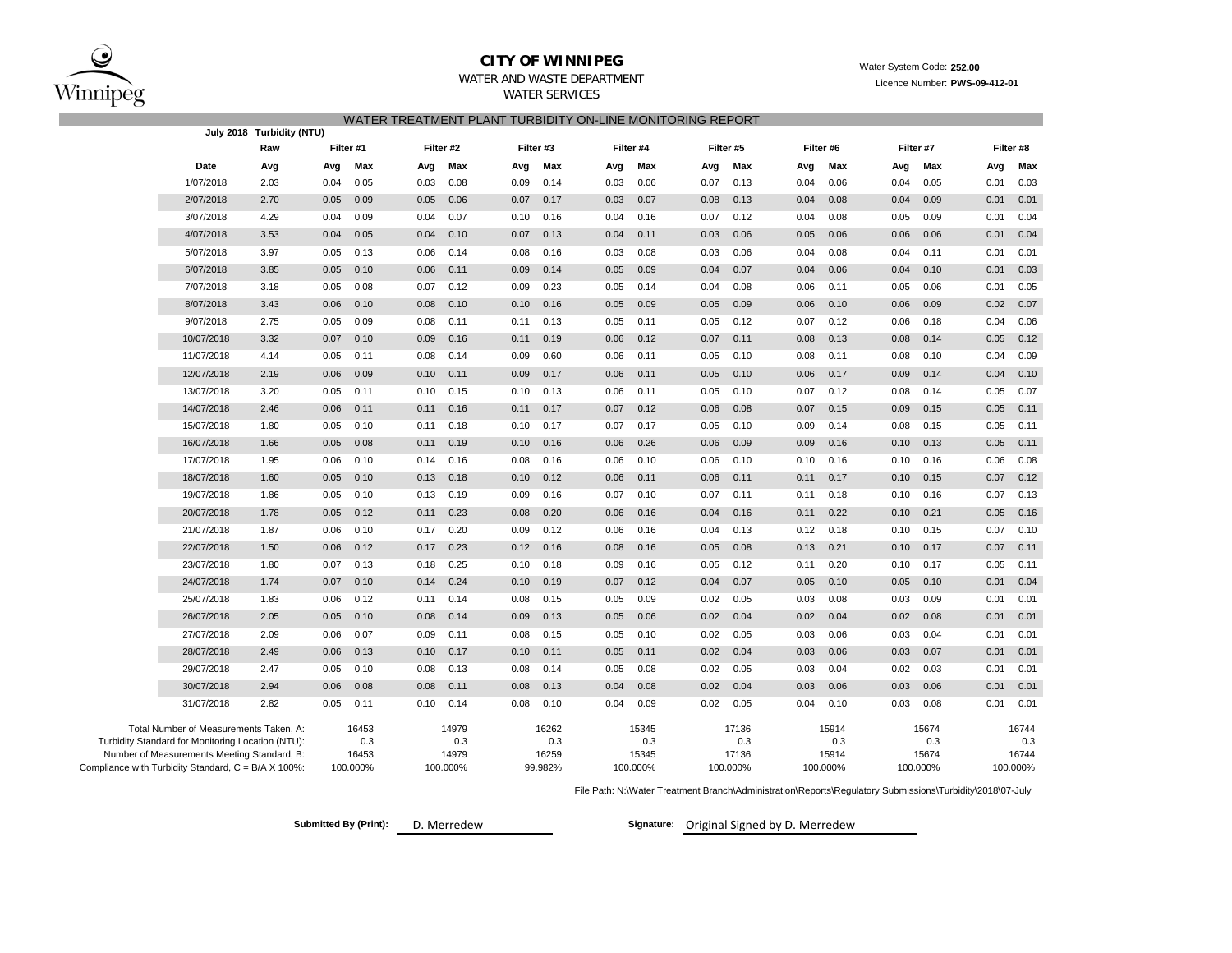

#### CITY OF WINNIPEG WATER AND WASTE DEPARTMENT ENVIRONMENTAL STANDARDS DIVISION

#### **WATER TREATMENT PLANT TURBIDITY GRAB MONITORING REPORT**

| Water System Code: 252.00                          |           | <b>Turbidity (NTU)</b> |           |           |           |                     |           |                     |           |           |           |           |           |                     |           |                     |           |           |
|----------------------------------------------------|-----------|------------------------|-----------|-----------|-----------|---------------------|-----------|---------------------|-----------|-----------|-----------|-----------|-----------|---------------------|-----------|---------------------|-----------|-----------|
| Licence No. PWS-09-412-01                          |           | <b>Raw Water</b>       |           | Filter 1  |           | Filter <sub>2</sub> |           | Filter <sub>3</sub> |           | Filter 4  |           | Filter 5  |           | Filter <sub>6</sub> |           | Filter <sub>7</sub> |           | Filter 8  |
| <b>Date</b>                                        | Grab      | Analyser               | Grab      | Analyser  | Grab      | Analyser            | Grab      | Analyser            | Grab      | Analyser  | Grab      | Analyser  | Grab      | Analvser            | Grab      | Analvser            | Grab      | Analyser  |
| 01-Jul-2018                                        | <b>NA</b> | <b>NA</b>              | <b>NA</b> | <b>NA</b> | <b>NA</b> | <b>NA</b>           | <b>NA</b> | <b>NA</b>           | <b>NA</b> | <b>NA</b> | <b>NA</b> | <b>NA</b> | <b>NA</b> | <b>NA</b>           | <b>NA</b> | <b>NA</b>           | <b>NA</b> | <b>NA</b> |
| 02-Jul-2018                                        | <b>NA</b> | <b>NA</b>              | <b>NA</b> | <b>NA</b> | <b>NA</b> | <b>NA</b>           | <b>NA</b> | <b>NA</b>           | <b>NA</b> | <b>NA</b> | <b>NA</b> | <b>NA</b> | <b>NA</b> | <b>NA</b>           | <b>NA</b> | <b>NA</b>           | <b>NA</b> | <b>NA</b> |
| 03-Jul-2018                                        | 1.55      | <b>NR</b>              | <b>OL</b> | <b>OL</b> | 0.11      | 0.07                | 0.10      | 0.08                | 0.10      | 0.04      | 0.08      | 0.04      | 0.07      | 0.05                | 0.08      | 0.04                | 0.08      | 0.02      |
| 04-Jul-2018                                        | 1.03      | 1.25                   | 0.09      | 0.03      | 0.08      | 0.04                | <b>OL</b> | <b>OL</b>           | 0.10      | 0.05      | 0.09      | 0.04      | 0.08      | 0.05                | 0.08      | 0.05                | 0.08      | <0.02     |
| 05-Jul-2018                                        | 1.14      | 1.47                   | 0.11      | 0.04      | 0.10      | 0.06                | 0.10      | 0.08                | 0.09      | 0.04      | 0.07      | 0.03      | OL        | OL                  | 0.09      | 0.04                | 0.07      | 0.02      |
| 06-Jul-2018                                        | 1.04      | <b>NR</b>              | 0.09      | 0.03      | OL        | <b>OL</b>           | 0.12      | 0.09                | 0.12      | 0.05      | 0.08      | 0.04      | 0.08      | 0.05                | 0.07      | 0.02                | 0.08      | 0.03      |
| 07-Jul-2018                                        | <b>NA</b> | <b>NA</b>              | <b>NA</b> | <b>NA</b> | <b>NA</b> | <b>NA</b>           | <b>NA</b> | <b>NA</b>           | <b>NA</b> | <b>NA</b> | <b>NA</b> | <b>NA</b> | <b>NA</b> | <b>NA</b>           | <b>NA</b> | <b>NA</b>           | <b>NA</b> | <b>NA</b> |
| 08-Jul-2018                                        | <b>NA</b> | <b>NA</b>              | <b>NA</b> | <b>NA</b> | <b>NA</b> | <b>NA</b>           | <b>NA</b> | <b>NA</b>           | <b>NA</b> | <b>NA</b> | <b>NA</b> | <b>NA</b> | <b>NA</b> | <b>NA</b>           | <b>NA</b> | <b>NA</b>           | <b>NA</b> | <b>NA</b> |
| 09-Jul-2018                                        | 1.12      | 1.30                   | 0.13      | 0.05      | 0.11      | 0.09                | 0.11      | 0.11                | 0.12      | 0.05      | 0.10      | 0.04      | 0.11      | 0.07                | <b>OL</b> | OL                  | 0.13      | 0.05      |
| 10-Jul-2018                                        | 1.16      | 1.17                   | 0.12      | 0.05      | OL        | OL                  | 0.16      | 0.15                | 0.14      | 0.07      | 0.13      | 0.07      | 0.14      | 0.09                | 0.14      | 0.08                | 0.16      | 0.10      |
| 11-Jul-2018                                        | 1.16      | <b>NR</b>              | 0.12      | 0.05      | 0.11      | 0.10                | <b>OL</b> | OL                  | 0.13      | 0.07      | 0.13      | 0.07      | 0.13      | 0.09                | 0.12      | 0.08                | 0.12      | 0.06      |
| 12-Jul-2018                                        | 1.44      | 2.17                   | 0.12      | 0.05      | 0.12      | 0.10                | 0.12      | 0.10                | <b>OL</b> | OL        | 0.10      | 0.04      | 0.13      | 0.10                | 0.13      | 0.08                | 0.11      | 0.06      |
| 13-Jul-2018                                        | 1.27      | 1.48                   | 0.14      | 0.06      | 0.12      | 0.11                | 0.13      | 0.10                | 0.11      | 0.06      | 0.11      | 0.04      | OL        | <b>OL</b>           | 0.14      | 0.11                | 0.11      | 0.07      |
| 14-Jul-2018                                        | <b>NA</b> | <b>NA</b>              | <b>NA</b> | <b>NA</b> | <b>NA</b> | <b>NA</b>           | <b>NA</b> | <b>NA</b>           | <b>NA</b> | <b>NA</b> | <b>NA</b> | <b>NA</b> | <b>NA</b> | <b>NA</b>           | <b>NA</b> | <b>NA</b>           | <b>NA</b> | <b>NA</b> |
| 15-Jul-2018                                        | <b>NA</b> | <b>NA</b>              | <b>NA</b> | <b>NA</b> | <b>NA</b> | <b>NA</b>           | <b>NA</b> | <b>NA</b>           | <b>NA</b> | <b>NA</b> | <b>NA</b> | <b>NA</b> | <b>NA</b> | <b>NA</b>           | <b>NA</b> | <b>NA</b>           | <b>NA</b> | <b>NA</b> |
| 16-Jul-2018                                        | 1.51      | 1.98                   | 0.10      | 0.04      | 0.10      | 0.12                | OL        | OL                  | 0.11      | 0.07      | 0.11      | 0.06      | 0.12      | 0.10                | 0.11      | 0.09                | 0.10      | 0.07      |
| 17-Jul-2018                                        | 1.70      | 1.70                   | 0.12      | 0.04      | 0.11      | 0.13                | 0.10      | 0.09                | OL        | OL        | 0.10      | 0.05      | 0.15      | 0.14                | 0.13      | 0.11                | 0.11      | 0.08      |
| 18-Jul-2018                                        | 1.79      | 0.95                   | 0.18      | 0.08      | 0.13      | 0.16                | 0.13      | 0.10                | 0.12      | 0.06      | 0.12      | 0.06      | 0.15      | 0.12                | 0.15      | 0.10                | 0.14      | 0.10      |
| 19-Jul-2018                                        | 1.65      | 1.58                   | 0.11      | 0.04      | OL        | <b>OL</b>           | 0.14      | 0.11                | 0.12      | 0.08      | 0.12      | 0.06      | 0.13      | 0.13                | 0.11      | 0.10                | 0.15      | 0.12      |
| 20-Jul-2018                                        | 1.40      | 1.94                   | 0.14      | 0.07      | 0.14      | 0.18                | <b>OL</b> | OL                  | 0.16      | 0.11      | 0.15      | 0.09      | 0.13      | 0.15                | 0.12      | 0.12                | 0.11      | 0.09      |
| 21-Jul-2018                                        | <b>NA</b> | <b>NA</b>              | <b>NA</b> | <b>NA</b> | <b>NA</b> | <b>NA</b>           | <b>NA</b> | <b>NA</b>           | <b>NA</b> | <b>NA</b> | <b>NA</b> | <b>NA</b> | <b>NA</b> | <b>NA</b>           | <b>NA</b> | <b>NA</b>           | <b>NA</b> | <b>NA</b> |
| 22-Jul-2018                                        | <b>NA</b> | <b>NA</b>              | <b>NA</b> | <b>NA</b> | <b>NA</b> | <b>NA</b>           | <b>NA</b> | <b>NA</b>           | <b>NA</b> | <b>NA</b> | <b>NA</b> | <b>NA</b> | <b>NA</b> | <b>NA</b>           | <b>NA</b> | <b>NA</b>           | <b>NA</b> | <b>NA</b> |
| 23-Jul-2018                                        | 2.10      | 1.03                   | 0.11      | 0.07      | <b>OL</b> | OL                  | 0.14      | 0.12                | 0.11      | 0.09      | 0.10      | 0.05      | 0.11      | 0.16                | 0.11      | 0.11                | 0.13      | 0.12      |
| 24-Jul-2018                                        | 1.94      | 2.29                   | 0.14      | 0.06      | 0.13      | 0.12                | 0.13      | 0.10                | 0.15      | 0.09      | 0.13      | 0.05      | 0.12      | 0.06                | 0.11      | 0.04                | 0.11      | <0.02     |
| 25-Jul-2018                                        | 2.04      | 1.95                   | 0.13      | 0.06      | 0.11      | 0.11                | 0.11      | 0.09                | 0.11      | 0.05      | 0.08      | 0.02      | <b>OL</b> | OL                  | 0.10      | 0.04                | 0.08      | <0.02     |
| 26-Jul-2018                                        | 2.24      | 2.17                   | 0.09      | 0.04      | 0.11      | 0.11                | 0.12      | 0.09                | 0.13      | 0.06      | 0.10      | 0.02      | 0.09      | 0.03                | 0.07      | 0.02                | 0.09      | <0.02     |
| 27-Jul-2018                                        | 1.92      | 2.68                   | 0.11      | 0.05      | 0.11      | 0.11                | 0.12      | 0.09                | 0.12      | 0.07      | OL        | OL        | 0.09      | 0.04                | 0.08      | 0.02                | 0.08      | <0.02     |
| 28-Jul-2018                                        | <b>NA</b> | <b>NA</b>              | <b>NA</b> | <b>NA</b> | <b>NA</b> | <b>NA</b>           | <b>NA</b> | <b>NA</b>           | <b>NA</b> | <b>NA</b> | <b>NA</b> | <b>NA</b> | <b>NA</b> | <b>NA</b>           | <b>NA</b> | <b>NA</b>           | <b>NA</b> | <b>NA</b> |
| 29-Jul-2018                                        | <b>NA</b> | <b>NA</b>              | <b>NA</b> | <b>NA</b> | <b>NA</b> | <b>NA</b>           | <b>NA</b> | <b>NA</b>           | <b>NA</b> | <b>NA</b> | <b>NA</b> | <b>NA</b> | <b>NA</b> | <b>NA</b>           | <b>NA</b> | <b>NA</b>           | <b>NA</b> | <b>NA</b> |
| 30-Jul-2018                                        | 1.99      | 2.40                   | 0.10      | 0.04      | 0.10      | 0.09                | 0.12      | 0.08                | 0.12      | 0.06      | OL        | <b>OL</b> | 0.09      | 0.04                | 0.08      | 0.02                | 0.09      | <0.02     |
| 31-Jul-2018                                        | 1.85      | 2.23                   | 0.10      | 0.05      | 0.10      | 0.10                | 0.10      | 0.09                | 0.09      | 0.05      | 0.07      | 0.02      | OL        | OL                  | 0.09      | 0.04                | 0.07      | <0.02     |
| Total number of measurements taken, A:             |           |                        | 20        |           | 17        |                     | 17        |                     | 19        |           | 19        |           | 17        |                     | 20        |                     | 21        |           |
| Turbidity Standard for Monitoring Location (NTU):  |           |                        | 0.30      |           | 0.30      |                     | 0.30      |                     | 0.30      |           | 0.30      |           | 0.30      |                     | 0.30      |                     | 0.30      |           |
| Number of measurements meeting standard, B:        |           |                        | 20        |           | 17        |                     | 17        |                     | 19        |           | 19        |           | 17        |                     | 20        |                     | 21        |           |
| Compliance with Turbidity Standard, C= B/A X 100%: |           |                        | 100%      |           | 100%      |                     | 100%      |                     | 100%      |           | 100%      |           | 100%      |                     | 100%      |                     | 100%      |           |

NS: No Sample NA: Not Analyzed OL: Off-Line

NR: Not representative at time of sample.

**Approved in LIMS By: C.Diduck**

**7-Aug-18**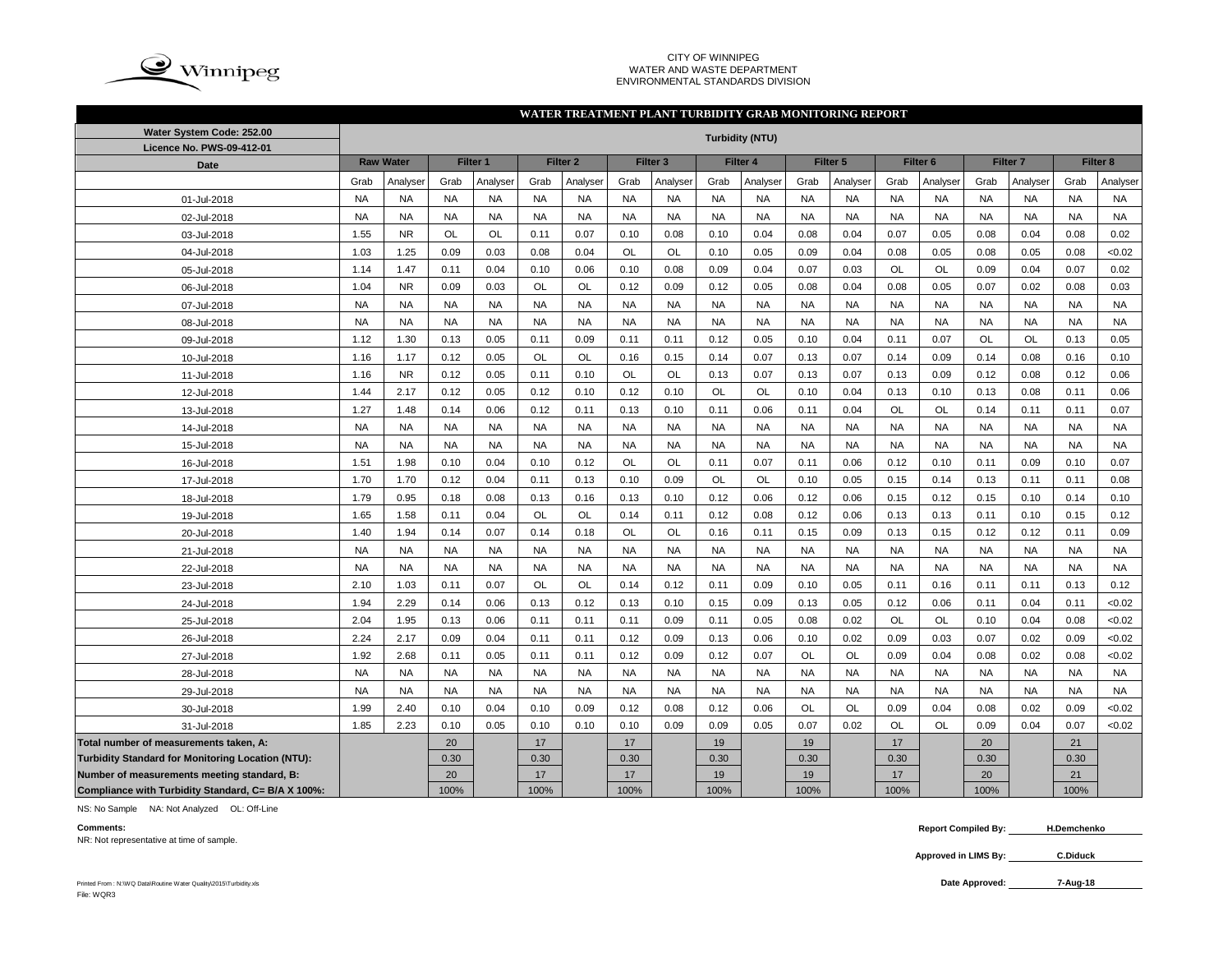

**City Of Winnipeg**

Water and Waste Department Water Services

## WATER TREATMENT PLANT FREE CHLORINE ON-LINE MONITORING REPORT Deacon Booster Pumping Station

Water System Code: **252.00**<br>
Licence Number: **252.00 PWS-09-412-01** Licence Number:

Report Created: **01 August 2018 Report Period: July 2018** Report Period: July 2018

|                                             | <b>BRANCH1</b><br>[mg/L] |         | <b>BRANCH 2</b><br>[mg/L] |         |  |  |
|---------------------------------------------|--------------------------|---------|---------------------------|---------|--|--|
| Date                                        | Average                  | Minimum | Average                   | Minimum |  |  |
| 01/07/2018                                  | 0.93                     | 0.86    | 0.97                      | 0.90    |  |  |
| 02/07/2018                                  | 1.01                     | 0.93    | 1.03                      | 0.96    |  |  |
| 03/07/2018                                  | 1.07                     | 0.95    | 1.04                      | 0.95    |  |  |
| 04/07/2018                                  | 0.99                     | 0.85    | 0.98                      | 0.87    |  |  |
| 05/07/2018                                  | 0.95                     | 0.86    | 0.93                      | 0.86    |  |  |
| 06/07/2018                                  | 1.04                     | 0.91    | 1.04                      | 0.91    |  |  |
| 07/07/2018                                  | 1.08                     | 0.96    | 1.22                      | 1.10    |  |  |
| 08/07/2018                                  | 1.05                     | 0.92    | 1.21                      | 0.97    |  |  |
| 09/07/2018                                  | 1.15                     | 1.03    | 1.13                      | 1.04    |  |  |
| 10/07/2018                                  | 1.23                     | 0.97    | 1.24                      | 1.04    |  |  |
| 11/07/2018                                  | 1.01                     | 0.92    | 1.07                      | 0.97    |  |  |
| 12/07/2018                                  | 1.12                     | 0.87    | 1.15                      | 0.96    |  |  |
| 13/07/2018                                  | 1.06                     | 0.90    | 1.11                      | 0.99    |  |  |
| 14/07/2018                                  | 1.05                     | 0.85    | 1.16                      | 0.93    |  |  |
| 15/07/2018                                  | 1.25                     | 1.04    | 1.30                      | 0.99    |  |  |
| 16/07/2018                                  | 1.21                     | 1.02    | 1.20                      | 1.01    |  |  |
| 17/07/2018                                  | 1.32                     | 1.03    | 1.33                      | 1.03    |  |  |
| 18/07/2018                                  | 1.34                     | 1.11    | 1.35                      | 1.09    |  |  |
| 19/07/2018                                  | 1.31                     | 1.14    | 1.30                      | 1.13    |  |  |
| 20/07/2018                                  | 1.21                     | 0.74    | 1.19                      | 0.70    |  |  |
| 21/07/2018                                  | 1.37                     | 1.15    | 1.42                      | 1.13    |  |  |
| 22/07/2018                                  | 1.14                     | 0.82    | 1.17                      | 0.85    |  |  |
| 23/07/2018                                  | 1.20                     | 1.07    | 1.27                      | 1.16    |  |  |
| 24/07/2018                                  | 1.15                     | 0.93    | 1.17                      | 1.03    |  |  |
| 25/07/2018                                  | 1.15                     | 0.99    | 1.20                      | 1.10    |  |  |
| 26/07/2018                                  | 1.11                     | 0.94    | 1.21                      | 1.06    |  |  |
| 27/07/2018                                  | 1.23                     | 1.09    | 1.25                      | 1.17    |  |  |
| 28/07/2018                                  | 1.20                     | 0.99    | 1.22                      | 1.00    |  |  |
| 29/07/2018                                  | 1.32                     | 1.15    | 1.31                      | 1.25    |  |  |
| 30/07/2018                                  | 1.22                     | 0.87    | 1.17                      | 0.96    |  |  |
| 31/07/2018                                  | 1.21                     | 1.02    | 1.25                      | 1.05    |  |  |
| Total Number of Measurements, A:            |                          | 21593   |                           | 21596   |  |  |
| Minimum Free Chlorine Standard:             |                          | 0.5     |                           | 0.5     |  |  |
| Number of Measurements Meeting Standard, B: |                          | 21593   |                           | 21596   |  |  |
| COMPLIANCE, $C = B/A \times 100\%$ :        |                          | 100.00  |                           | 100.00  |  |  |

File Path: N:\Water Treatment Branch\Administration\Reports\Regulatory Submissions\Chlorine\2018\07-July

Submitted By (Print): D. Merredew

Signature: Original Signed by D. Merredew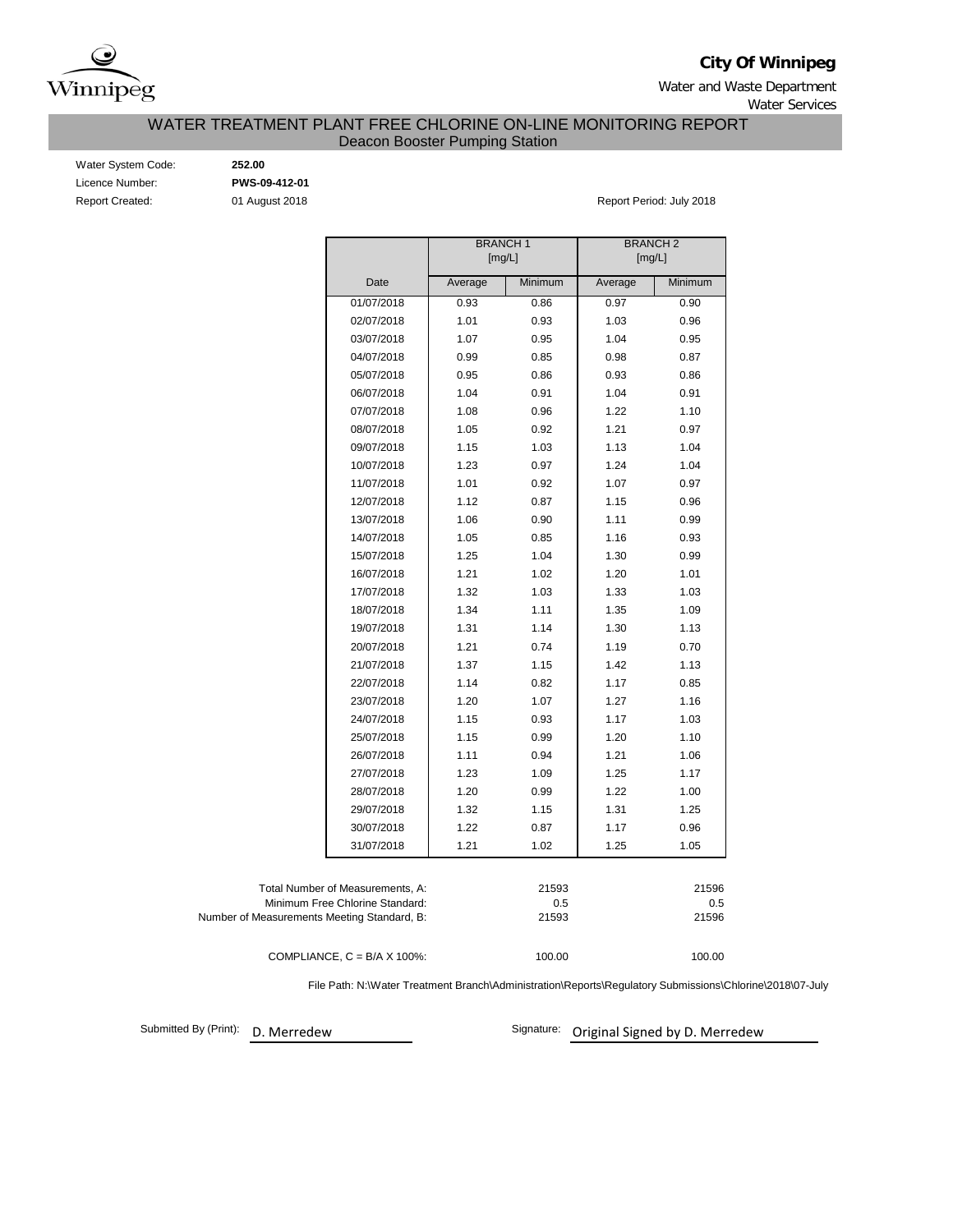| $\bullet$ Winnipeg                                            |           |                                                | <b>CITY OF WINNIPEG</b><br>WATER AND WASTE DEPARTMENT<br>ENVIRONMENTAL STANDARDS DIVISION |           |                                         |                                 |  |
|---------------------------------------------------------------|-----------|------------------------------------------------|-------------------------------------------------------------------------------------------|-----------|-----------------------------------------|---------------------------------|--|
| WATER TREATMENT PLANT CHLORINE GRAB MONITORING REPORT         |           |                                                |                                                                                           |           |                                         |                                 |  |
| Water System Code: 252.00<br><b>Licence No. PWS-09-412-01</b> |           | <b>Deacon Booster Pumping Station Branch 1</b> |                                                                                           |           | Deacon Booster Pumping Station Branch 2 |                                 |  |
| <b>Date</b>                                                   |           | Free Chlorine (mg/L)                           | <b>Total Chlorine</b><br>(mg/L)                                                           |           | Free Chlorine (mg/L)                    | <b>Total Chlorine</b><br>(mg/L) |  |
|                                                               | Analyser  | Grab                                           | Grab                                                                                      | Analyser  | Grab                                    | Grab                            |  |
| 01-Jul-2018                                                   | <b>NA</b> | <b>NA</b>                                      | <b>NA</b>                                                                                 | <b>NA</b> | <b>NA</b>                               | <b>NA</b>                       |  |
| 02-Jul-2018                                                   | <b>NA</b> | NA                                             | NA                                                                                        | <b>NA</b> | NA                                      | <b>NA</b>                       |  |
| 03-Jul-2018                                                   | 1.04      | 1.15                                           | 1.33                                                                                      | 1.02      | 1.13                                    | 1.36                            |  |
| 04-Jul-2018                                                   | 1.01      | 1.12                                           | 1.32                                                                                      | 0.98      | 1.10                                    | 1.29                            |  |
| 05-Jul-2018                                                   | 0.87      | 1.04                                           | 1.25                                                                                      | 0.89      | 1.03                                    | 1.22                            |  |
| 06-Jul-2018                                                   | 1.00      | 1.09                                           | 1.30                                                                                      | 0.92      | 1.11                                    | 1.27                            |  |
| 07-Jul-2018                                                   | <b>NA</b> | <b>NA</b>                                      | NA                                                                                        | <b>NA</b> | <b>NA</b>                               | <b>NA</b>                       |  |
| 08-Jul-2018                                                   | <b>NA</b> | <b>NA</b>                                      | <b>NA</b>                                                                                 | <b>NA</b> | NA                                      | <b>NA</b>                       |  |
| 09-Jul-2018                                                   | 1.16      | 1.15                                           | 1.38                                                                                      | 1.13      | 1.22                                    | 1.39                            |  |
| 10-Jul-2018                                                   | 1.24      | 1.30                                           | 1.49                                                                                      | 1.22      | 1.29                                    | 1.52                            |  |
| 11-Jul-2018                                                   | 1.01      | 1.14                                           | 1.33                                                                                      | 1.05      | 1.21                                    | 1.35                            |  |
| 12-Jul-2018                                                   | 0.99      | 1.17                                           | 1.36                                                                                      | 1.03      | 1.16                                    | 1.34                            |  |
| 13-Jul-2018                                                   | 1.10      | 1.12                                           | 1.33                                                                                      | 1.17      | 1.09                                    | 1.33                            |  |
| 14-Jul-2018                                                   | <b>NA</b> | <b>NA</b>                                      | <b>NA</b>                                                                                 | <b>NA</b> | <b>NA</b>                               | <b>NA</b>                       |  |
| 15-Jul-2018                                                   | <b>NA</b> | <b>NA</b>                                      | <b>NA</b>                                                                                 | <b>NA</b> | NA                                      | <b>NA</b>                       |  |
| 16-Jul-2018                                                   | 1.22      | 1.24                                           | 1.47                                                                                      | 1.22      | 1.32                                    | 1.49                            |  |
| 17-Jul-2018                                                   | 1.28      | 1.30                                           | 1.48                                                                                      | 1.24      | 1.32                                    | 1.54                            |  |
| 18-Jul-2018                                                   | 1.51      | 1.28                                           | 1.49                                                                                      | 1.55      | 1.33                                    | 1.57                            |  |
| 19-Jul-2018                                                   | 1.45      | 1.39                                           | 1.59                                                                                      | 1.42      | 1.46                                    | 1.62                            |  |
| 20-Jul-2018                                                   | 0.90      | 1.30                                           | 1.47                                                                                      | 0.84      | 1.26                                    | 1.47                            |  |
| 21-Jul-2018                                                   | <b>NA</b> | <b>NA</b>                                      | <b>NA</b>                                                                                 | <b>NA</b> | <b>NA</b>                               | <b>NA</b>                       |  |
| 22-Jul-2018                                                   | <b>NA</b> | <b>NA</b>                                      | <b>NA</b>                                                                                 | <b>NA</b> | <b>NA</b>                               | <b>NA</b>                       |  |
| 23-Jul-2018                                                   | 1.14      | 1.05                                           | 1.34                                                                                      | 1.24      | 1.15                                    | 1.37                            |  |
| 24-Jul-2018                                                   | 1.15      | 1.13                                           | 1.34                                                                                      | 1.13      | 1.14                                    | 1.37                            |  |
| 25-Jul-2018                                                   | 1.18      | 1.19                                           | 1.45                                                                                      | 1.20      | 1.32                                    | 1.51                            |  |
| 26-Jul-2018                                                   | 1.06      | 1.16                                           | 1.34                                                                                      | 1.17      | 1.17                                    | 1.40                            |  |
| 27-Jul-2018                                                   | 1.22      | 1.29                                           | 1.50                                                                                      | 1.25      | 1.18                                    | 1.44                            |  |
| 28-Jul-2018                                                   | <b>NA</b> | <b>NA</b>                                      | <b>NA</b>                                                                                 | <b>NA</b> | <b>NA</b>                               | <b>NA</b>                       |  |
| 29-Jul-2018                                                   | <b>NA</b> | <b>NA</b>                                      | NA                                                                                        | NA        | NA                                      | <b>NA</b>                       |  |
| 30-Jul-2018                                                   | 1.31      | 1.32                                           | 1.58                                                                                      | 1.27      | 1.31                                    | 1.48                            |  |
| 31-Jul-2018                                                   | 1.16      | 1.39                                           | 1.53                                                                                      | 1.27      | 1.29                                    | 1.52                            |  |
| Total number of measurements taken, A:                        |           | 21                                             |                                                                                           |           | 21                                      |                                 |  |
| Chlorine Standard for Monitoring Location (mg/L):             |           | 0.50                                           |                                                                                           |           | 0.50                                    |                                 |  |
| Number of measurements meeting standard, B:                   |           | 21                                             |                                                                                           |           | 21                                      |                                 |  |
| Compliance with Chlorine Standard, C= B/A X 100%:             |           | 100%                                           |                                                                                           |           | 100%                                    |                                 |  |

NS: No Sample NA: Not Analyzed OL: Off-Line

| <b>Comments:</b>                                                 | <b>Report Compiled By:</b> | <b>H.Demchenko</b> |  |
|------------------------------------------------------------------|----------------------------|--------------------|--|
|                                                                  | Approved in LIMS By:       | <b>C.Diduck</b>    |  |
| Printed From: N:\WQ Data\Routine Water Quality\2018\Chlorine.xls | Date Approved:             | 7-Aug-18           |  |

**Printed From : N:\WQ Data\Routine Water Quality\2018\Chlorine.xls** File: WQR3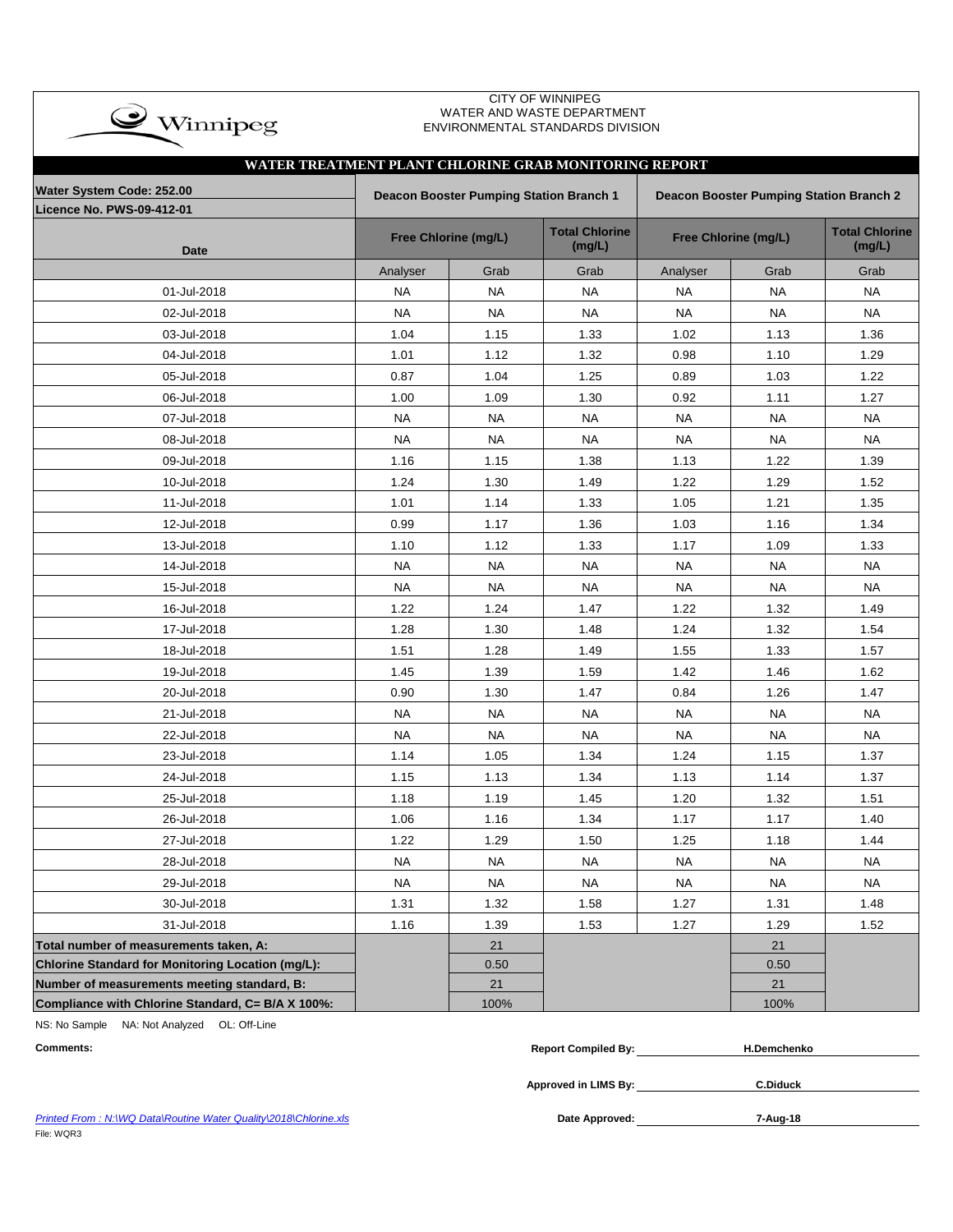

#### **CITY OF WINNIPEG** WATER WATER System Code: 252.00 WATER AND WASTE DEPARTMENT Licence Number: **PWS-09-412-01** WATER SERVICES

WATER TREATMENT PLANT UV REPORT

Report Period: **July 2018** Report Created: **Wednesday, August 01, 2018**

|            | Transmittance |          | <b>UVR-D100A</b> |         |                   |                  | <b>UVR-D200A</b>  |      |       |           | <b>UVR-D300A</b> |        |        |                  | <b>UVR-D400A</b> |         |         |          | <b>UVR-D500A</b> |         |         |           | UVR-D600A        |         |         |           | Total            |                    |         | % Volume          |
|------------|---------------|----------|------------------|---------|-------------------|------------------|-------------------|------|-------|-----------|------------------|--------|--------|------------------|------------------|---------|---------|----------|------------------|---------|---------|-----------|------------------|---------|---------|-----------|------------------|--------------------|---------|-------------------|
| Date       |               |          | Water Volume IML |         |                   |                  | Water Volume [ML] |      |       |           | Water Volume IML |        |        |                  | Water Volume IML |         |         |          | Water Volume IML |         |         |           | Water Volume IML |         |         |           | Water Volume IML |                    |         | <b>Treated To</b> |
|            |               | Untreate | Below            | To      | Total             | <b>Jntreated</b> | Below             | To   | Total | Untreated | Below            | To     | Total  | <b>Jntreated</b> | Below            | To      | Total   | Jntreate | Below            | To      | Total   | Untreated | Below            | To      | Total   | Untreated | Below            | To                 | Total   | Dose              |
| 01/07/2018 | 95.62         | 0.00     | 0.00             | 83.14   | 83.1              | 0.00             | 0.00              | 0.00 | 0.00  | 0.00      | 0.00             | 0.00   | 0.00   | 0.00             | 0.00             | 0.00    | 0.0     | 0.00     | 0.00             | 39.54   | 39.5    | 0.00      | 0.00             | 71.56   | 71.56   | 0.00      | 0.00             | 194.24             | 194.24  | 100.00            |
| 02/07/201  | 95.64         | 0.00     | 0.00             | 75.21   | 75.2'             | 0.00             | 0.00              | 0.00 | 0.00  | 0.00      | 0.00             | 0.00   | 0.00   | 0.00             | 0.00             | 0.00    | 0.0     | 0.00     | 0.00             | 39.94   | 39.9    | 0.00      | 0.00             | 72.24   | 72.24   | 0.00      | 0.00             | 187.39             | 187.39  | 100.00            |
| 03/07/201  | 95.63         | 0.00     | 0.00             | 70.01   | 70.0              | 0.00             | 0.00              | 0.00 | 0.0   | 0.00      | 0.00             | 0.00   | 0.00   | 0.00             | 0.00             | 0.00    | 0.0(    | 0.00     | 0.00             | 42.58   | 42.5    | 0.00      | 0.00             | 79.80   | 79.8    | 0.00      | 0.00             | 192.39             | 192.39  | 100.00            |
| 04/07/201  | 95.70         | 0.00     | 0.00             | 70.01   | 70.0 <sup>4</sup> | 0.00             | 0.00              | 0.00 | 0.00  | 0.00      | 0.00             | 0.00   | 0.00   | 0.00             | 0.00             | 0.00    | 0.0(    | 0.00     | 0.00             | 43.27   | 43.2    | 0.00      | 0.00             | 81.77   | 81.7    | 0.00      | 0.00             | 195.05             | 195.05  | 100.00            |
| 05/07/201  | 95.63         | 0.00     | 0.00             | 70.00   | 70.00             | 0.00             | 0.00              | 0.00 | 0.00  | 0.00      | 0.00             | 0.00   | 0.00   | 0.00             | 0.00             | 0.00    | 0.00    | 0.00     | 0.00             | 43.94   | 43.9    | 0.00      | 0.00             | 83.44   | 83.44   | 0.00      | 0.00             | 197.38             | 197.38  | 100.00            |
| 06/07/201  | 95.50         | 0.00     | 0.00             | 70.00   | 70.00             | 0.00             | 0.00              | 0.00 | 0.00  | 0.00      | 0.00             | 0.00   | 0.00   | 0.00             | 0.00             | 0.00    | 0.00    | 0.00     | 0.00             | 44.87   | 44.8    | 0.00      | 0.00             | 83.98   | 83.98   | 0.00      | 0.00             | 198.84             | 198.84  | 100.00            |
| 07/07/201  | 95.19         | 0.00     | 0.00             | 70.01   | $70.0^{\circ}$    | 0.00             | 0.00              | 0.00 | 0.00  | 0.00      | 0.00             | 0.00   | 0.00   | 0.00             | 0.00             | 0.00    | 0.00    | 0.00     | 0.00             | 64.36   | 64.36   | 0.00      | 0.00             | 85.03   | 85.03   | 0.00      | 0.00             | 219.39             | 219.39  | 100.00            |
| 08/07/201  | 95.08         | 0.00     | 0.28             | 59.33   | 59.6              | 0.00             | 0.00              | 0.00 | 0.00  | 0.00      | 0.09             | 0.00   | 0.09   | 0.00             | 0.00             | 11.96   | 11.9    | 0.00     | 0.00             | 70.19   | 70.1    | 0.00      | 0.00             | 84.16   | 84.1    | 0.00      | 0.37             | 225.64             | 226.0   | 99.84             |
| 09/07/201  | 94.98         | 0.00     | 0.00             | 0.00    | 0.00              | 0.00             | 0.00              | 0.00 | 0.00  | 0.00      | 0.00             | 0.12   | 0.1    | 0.00             | 0.00             | 79.92   | 79.9    | 0.00     | 0.00             | 71.65   | 71.6    | 0.00      | 0.00             | 79.87   | 79.8    | 0.00      | 0.00             | 231.56             | 231.56  | 100.00            |
| 10/07/201  | 94.60         | 0.00     | 0.00             | 20.91   | 20.9 <sup>o</sup> | 0.00             | 0.00              | 0.00 | 0.00  | 0.00      | 0.00             | 0.00   | 0.00   | 0.00             | 0.00             | 78.77   | 78.7    | 0.00     | 0.00             | 75.48   | 75.4    | 0.00      | 0.00             | 56.21   | 56.2    | 0.00      | 0.00             | 231.37             | 231.37  | 100.00            |
| 11/07/201  | 94.81         | 0.00     | 0.00             | 70.00   | 70.00             | 0.00             | 0.00              | 0.00 | 0.0   | 0.00      | 0.00             | 0.00   | 0.00   | 0.00             | 0.00             | 75.97   | 75.9    | 0.00     | 0.00             | 84.03   | 84.0    | 0.00      | 0.00             | 0.00    | 0.00    | 0.00      | 0.00             | 230.0 <sup>4</sup> | 230.0   | 100.00            |
| 12/07/201  | 94.88         | 0.00     | 0.00             | 70.00   | 70.00             | 0.00             | 0.00              | 0.00 | 0.00  | 0.00      | 0.00             | 0.00   | 0.00   | 0.00             | 0.00             | 76.17   | 76.1    | 0.00     | 0.00             | 83.86   | 83.8    | 0.00      | 0.00             | 0.00    | 0.00    | 0.00      | 0.00             | 230.03             | 230.03  | 100.00            |
| 13/07/201  | 94.97         | 0.00     | 0.00             | 70.03   | 70.03             | 0.00             | 0.00              | 0.00 | 0.00  | 0.00      | 0.00             | 0.00   | 0.00   | 0.00             | 0.00             | 76.15   | 76.1    | 0.00     | 0.00             | 83.83   | 83.83   | 0.00      | 0.00             | 0.00    | 0.00    | 0.00      | 0.00             | 230.00             | 230.00  | 100.00            |
| 14/07/201  | 94.84         | 0.00     | 0.00             | 70.37   | 70.37             | 0.00             | 0.00              | 0.00 | 0.00  | 0.00      | 0.00             | 0.00   | 0.00   | 0.00             | 0.00             | 76.55   | 76.5    | 0.00     | 0.00             | 83.84   | 83.8    | 0.00      | 0.00             | 0.00    | 0.00    | 0.00      | 0.00             | 230.76             | 230.76  | 100.00            |
| 15/07/201  | 94.85         | 0.00     | 0.00             | 75.01   | 75.0              | 0.00             | 0.00              | 0.00 | 0.00  | 0.00      | 0.00             | 0.00   | 0.00   | 0.00             | 0.00             | 79.18   | 79.1    | 0.00     | 0.00             | 84.82   | 84.8    | 0.00      | 0.00             | 0.00    | 0.00    | 0.00      | 0.00             | 239.01             | 239.0   | 100.00            |
| 16/07/201  | 94.97         | 0.00     | 0.00             | 73.88   | 73.88             | 0.00             | 0.00              | 0.00 | 0.00  | 0.00      | 0.00             | 0.00   | 0.00   | 0.00             | 0.00             | 77.12   | 77.1    | 0.00     | 0.00             | 83.99   | 83.9    | 0.00      | 0.00             | 0.00    | 0.00    | 0.00      | 0.00             | 234.99             | 234.99  | 100.00            |
| 17/07/201  | 94.93         | 0.00     | 0.00             | 73.78   | 73.7              | 0.00             | 0.00              | 0.00 | 0.00  | 0.00      | 0.00             | 0.00   | 0.00   | 0.00             | 0.00             | 77.32   | 77.32   | 0.00     | 0.00             | 83.90   | 83.9    | 0.00      | 0.00             | 0.00    | 0.00    | 0.00      | 0.00             | 235.01             | 235.0   | 100.00            |
| 18/07/201  | 94.89         | 0.00     | 0.00             | 73.78   | 73.7              | 0.00             | 0.00              | 0.00 | 0.00  | 0.00      | 0.00             | 0.00   | 0.00   | 0.00             | 0.00             | 77.37   | 77.37   | 0.00     | 0.00             | 83.87   | 83.8    | 0.00      | 0.00             | 0.00    | 0.00    | 0.00      | 0.00             | 235.02             | 235.02  | 100.00            |
| 19/07/201  | 94.94         | 0.00     | 0.00             | 73.73   | 73.7              | 0.00             | 0.00              | 0.00 | 0.0   | 0.00      | 0.00             | 0.00   | 0.0    | 0.00             | 0.00             | 77.39   | 77.3    | 0.00     | 0.00             | 83.87   | 83.8    | 0.00      | 0.00             | 0.00    | 0.0(    | 0.00      | 0.00             | 234.99             | 234.99  | 100.00            |
| 20/07/201  | 94.96         | 0.00     | 0.05             | 61.27   | 61.33             | 0.00             | 0.00              | 0.00 | 0.00  | 0.00      | 0.00             | 0.00   | 0.00   | 0.00             | 0.00             | 58.64   | 58.6    | 0.00     | 0.12             | 19.45   | 19.5    | 0.00      | 0.00             | 43.96   | 43.9    | 0.00      | 0.17             | 183.32             | 183.49  | 99.91             |
| 21/07/201  | 95.25         | 0.00     | 0.00             | 79.97   | 79.97             | 0.00             | 0.00              | 0.00 | 0.00  | 0.00      | 0.00             | 0.00   | 0.00   | 0.00             | 0.00             | 74.98   | 74.9    | 0.00     | 0.00             | 0.00    | 0.0     | 0.00      | 0.00             | 80.00   | 80.0    | 0.00      | 0.00             | 234.95             | 234.95  | 100.00            |
| 22/07/201  | 95.07         | 0.00     | 0.00             | 79.93   | 79.93             | 0.00             | 0.00              | 0.00 | 0.00  | 0.00      | 0.00             | 0.00   | 0.00   | 0.00             | 0.00             | 75.06   | 75.0    | 0.00     | 0.00             | 0.00    | 0.00    | 0.00      | 0.00             | 80.02   | 80.02   | 0.00      | 0.00             | 235.01             | 235.01  | 100.00            |
| 23/07/201  | 95.13         | 0.00     | 0.00             | 80.00   | 80.00             | 0.00             | 0.00              | 0.00 | 0.00  | 0.00      | 0.00             | 0.00   | 0.00   | 0.00             | 0.00             | 67.23   | 67.23   | 0.00     | 0.00             | 0.00    | 0.0     | 0.00      | 0.00             | 79.98   | 79.98   | 0.00      | 0.00             | 227.21             | 227.21  | 100.00            |
| 24/07/201  | 94.84         | 0.00     | 0.00             | 80.00   | 80.00             | 0.00             | 0.00              | 0.00 | 0.00  | 0.00      | 0.00             | 0.00   | 0.00   | 0.00             | 0.00             | 59.53   | 59.53   | 0.00     | 0.00             | 0.00    | 0.00    | 0.00      | 0.00             | 79.91   | 79.9    | 0.00      | 0.00             | 219.44             | 219.44  | 100.00            |
| 25/07/201  | 95.05         | 0.00     | 0.00             | 79.14   | 79.1              | 0.00             | 0.00              | 0.00 | 0.00  | 0.00      | 0.00             | 0.00   | 0.00   | 0.00             | 0.00             | 54.30   | 54.30   | 0.00     | 0.00             | 0.00    | 0.00    | 0.00      | 0.00             | 79.16   | 79.1    | 0.00      | 0.00             | 212.60             | 212.60  | 100.00            |
| 26/07/201  | 95.43         | 0.00     | 0.00             | 64.50   | 64.50             | 0.00             | 0.00              | 0.00 | 0.00  | 0.00      | 0.00             | 5.18   | 5.18   | 0.00             | 0.00             | 46.16   | 46.1    | 0.00     | 0.00             | 0.00    | 0.0     | 0.00      | 0.00             | 71.08   | 71.0    | 0.00      | 0.00             | 186.93             | 186.93  | 100.00            |
| 27/07/201  | 95.34         | 0.00     | 0.00             | 0.00    | 0.00              | 0.00             | 0.00              | 0.00 | 0.0   | 0.00      | 0.00             | 48.61  | 48.6   | 0.00             | 0.00             | 51.31   | 51.3    | 0.00     | 0.00             | 0.00    | 0.0     | 0.00      | 0.00             | 80.02   | 80.02   | 0.00      | 0.00             | 179.94             | 179.94  | 100.00            |
| 28/07/201  | 95.30         | 0.00     | 0.00             | 0.10    | 0.10              | 0.00             | 0.00              | 0.00 | 0.00  | 0.00      | 0.00             | 48.63  | 48.6   | 0.00             | 0.00             | 51.41   | 51.4    | 0.00     | 0.00             | 0.09    | 0.0     | 0.00      | 0.00             | 79.94   | 79.9    | 0.00      | 0.00             | 180.17             | 180.17  | 100.00            |
| 29/07/201  | 95.30         | 0.00     | 0.00             | 0.00    | 0.00              | 0.00             | 0.00              | 0.00 | 0.0   | 0.00      | 0.00             | 54.94  | 54.9   | 0.00             | 0.00             | 60.05   | 60.0    | 0.00     | 0.00             | 0.00    | 0.0     | 0.00      | 0.00             | 79.98   | 79.9    | 0.00      | 0.00             | 194.97             | 194.97  | 100.00            |
| 30/07/201  | 95.24         | 0.00     | 0.00             | 0.00    | 0.00              | 0.00             | 0.00              | 0.00 | 0.00  | 0.00      | 0.04             | 61.45  | 61.49  | 0.00             | 0.00             | 75.21   | 75.21   | 0.00     | 0.00             | 0.00    | 0.00    | 0.00      | 0.00             | 79.96   | 79.96   | 0.00      | 0.04             | 216.62             | 216.65  | 99.98             |
| 31/07/2018 | 95.15         | 0.00     | 0.00             | 0.00    | 0.00              | 0.00             | 0.00              | 0.00 | 0.00  | 0.00      | 0.00             | 63.27  | 63.27  | 0.00             | 0.00             | 83.62   | 83.6    | 0.00     | 0.00             | 0.00    | 0.00    | 0.00      | 0.00             | 80.05   | 80.05   | 0.00      | 0.00             | 226.93             | 226.93  | 100.00            |
|            | Total [ML]:   | 0.00     | 0.33             | 1764.13 | 1764.46           | 0.00             | 0.00              | 0.00 | 0.00  | 0.00      | 0.13             | 282.20 | 282.33 | 0.00             | 0.00             | 1621.36 | 1621.36 | 0.00     | 0.12             | 1311.36 | 1311.48 | 0.00      | 0.00             | 1692.11 | 1692.11 | 0.00      | 0.58             | 6671.15            | 6671.74 |                   |

**Water Volume [%]:**

0.00 % 0.01 % 99.99 % Below Dose Untreated: To Dose

**Submitted By (Print): \_D. Merredew\_\_\_\_\_\_\_\_\_\_\_\_\_\_\_\_\_\_\_\_\_\_\_ Signature: \_Original Signed by D. Merredew\_\_\_\_\_\_\_\_\_**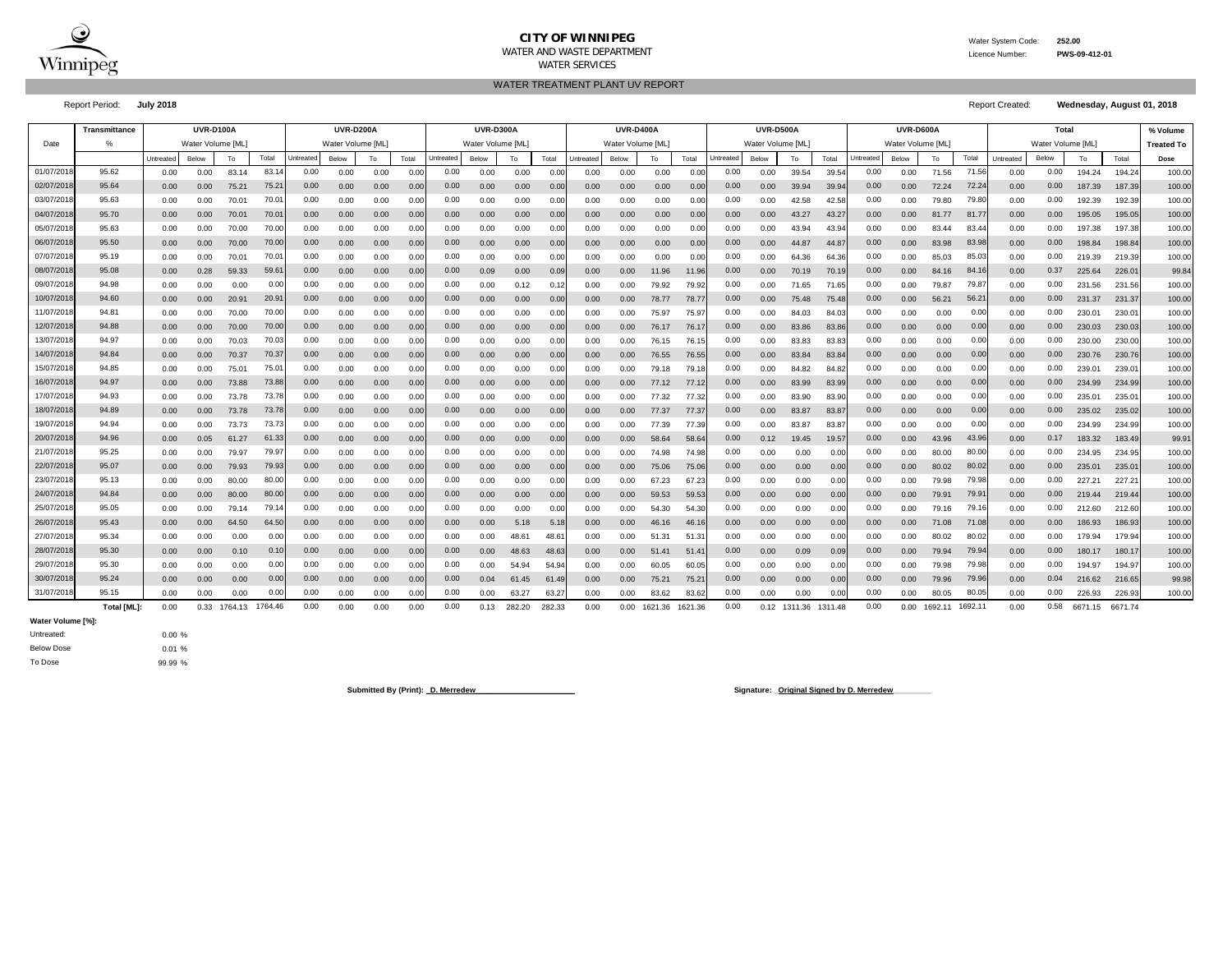

Friday, August 3, 2018 **Our Incident/Report No: 02-2018**  LIMS Reference No: **9940**

Mr. Derek Clarke Incident Date: **July 17, 2018**  Drinking Water Officer Manitoba Sustainable Development, Office of Drinking Water Box 6000 Gimli, MB R0C 1B0

# **RE: CORRECTIVE ACTION REPORT**

| <b>WATER SYSTEM, CODE</b><br><b>LOCATION OF NON-COMPLIANT INCIDENT</b><br><b>INCIDENT REPORTED BY</b><br>TYPE OF NON-COMPLIANT INCIDENT<br><b>DESCRIPTION OF CORRECTIVE ACTIONS</b> | Winnipeg Public Water System, 252.00<br><b>Winnipeg 3-Dist WC05</b><br>Renée Grosselle, Manager of Environmental Standards<br>Low positive Total Coliform (<10 per100mL), 3 MR 41/2007<br><b>Environmental Standards:</b><br>AS SOON AS POSSIBLE: Re-sampled original location until two<br>consecutive negative results were reported. Also tested for<br>turbidity, free/total chlorine, temperature and contacted the ODW. |
|-------------------------------------------------------------------------------------------------------------------------------------------------------------------------------------|-------------------------------------------------------------------------------------------------------------------------------------------------------------------------------------------------------------------------------------------------------------------------------------------------------------------------------------------------------------------------------------------------------------------------------|
| <b>TEST RESULTS</b>                                                                                                                                                                 | See Attached                                                                                                                                                                                                                                                                                                                                                                                                                  |

NOTES/COMMENTS:

1. UP/DOWN STREAM testing performed when EC is >0 /100mL, TC is >10 /100mL or when resample/consecutive sample is positive for EC or TC or as directed by the Manager of Environmental Standards Division and/or the Office of Drinking Water

## **EMERGENCY REPORTING IS REQUIRED WHERE A POTENTIAL HEALTH RISK IS INVOLVED. FOLLOW THE INSTRUCTIONS OF YOUR DRINKING WATER OFFICER ON SITUATIONS REQUIRING IMMEDIATE REPORTING**

N:\Environmental Standards\Analytical Services\Government Agencies\Office of Drinking Water\Corrective Action Reports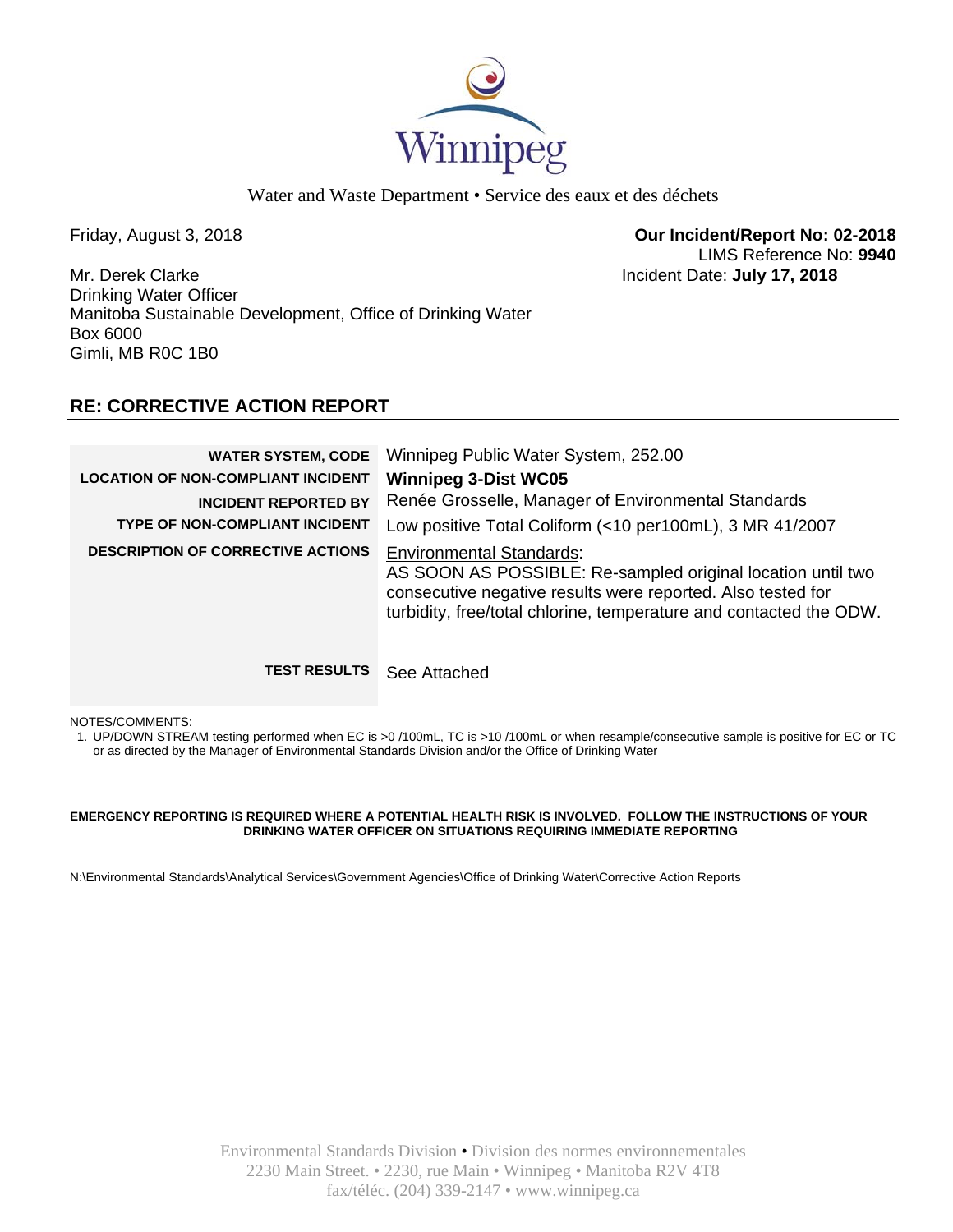

| Sample Name     | Sample | Date      | bacColiEsch-QT | bacColiTotal-QT | bacHPC   | Chlorine,     | Chlorine,                    |       |      | Turbidity-field Temperature   Time Sampled |
|-----------------|--------|-----------|----------------|-----------------|----------|---------------|------------------------------|-------|------|--------------------------------------------|
|                 | Number | Sampled   | (MPNU/100mL)   | (MPNU/100mL)    | (cfu/mL) | Free $(mg/L)$ | $\vert$ Total (mg/L) $\vert$ | (ntu) | (9C) | (hrs)                                      |
| WC05            | 9940   | 17-Jul-18 |                |                 |          | 0.72          | 0.96                         | 0.38  | 15.2 | 10:30                                      |
| WC05 Resample   | 11912  | 18-Jul-18 |                |                 |          | 0.62          | 0.79                         | 0.18  | 13.4 | 15:45                                      |
| WC05 Resample 2 | 11913  | 19-Jul-18 |                |                 |          | 0.66          | 0.91                         | 0.21  | 15.7 | 15:55                                      |

NOTES/COMMENTS:

1. All microbiological tests performed by contract laboratory.

2. N/R-No Result due to laboratory/analyst error.

3. N/A-Not Analyzed.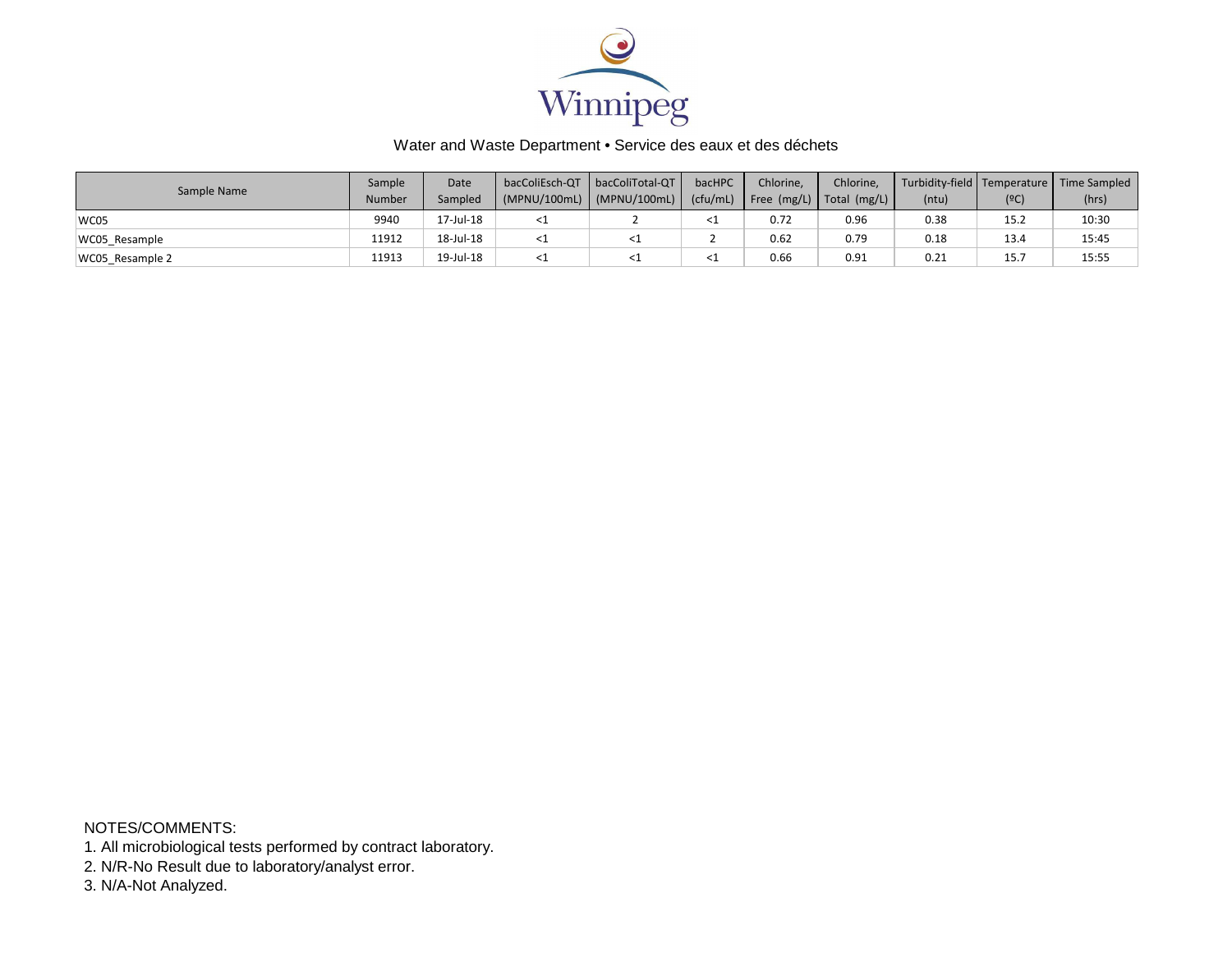

Friday, August 3, 2018 **Our Incident/Report No: 03-2018**  LIMS Reference No: **12128**

Mr. Derek Clarke Incident Date: **July 25, 2018**  Drinking Water Officer Manitoba Sustainable Development, Office of Drinking Water Box 6000 Gimli, MB R0C 1B0

# **RE: CORRECTIVE ACTION REPORT**

| <b>WATER SYSTEM, CODE</b><br><b>LOCATION OF NON-COMPLIANT INCIDENT</b><br><b>INCIDENT REPORTED BY</b><br>TYPE OF NON-COMPLIANT INCIDENT<br><b>DESCRIPTION OF CORRECTIVE ACTIONS</b> | Winnipeg Public Water System, 252.00<br><b>Winnipeg 3-Dist SW11</b><br>Courtney Diduck, Analytical Services Branch Head<br>Low positive Total Coliform (<10 per100mL), 3 MR 41/2007<br><b>Environmental Standards:</b><br>AS SOON AS POSSIBLE: Re-sampled original location until two<br>consecutive negative results were reported. Also tested for<br>turbidity, free/total chlorine, temperature and contacted the ODW. |
|-------------------------------------------------------------------------------------------------------------------------------------------------------------------------------------|----------------------------------------------------------------------------------------------------------------------------------------------------------------------------------------------------------------------------------------------------------------------------------------------------------------------------------------------------------------------------------------------------------------------------|
| <b>TEST RESULTS</b>                                                                                                                                                                 | See Attached                                                                                                                                                                                                                                                                                                                                                                                                               |

NOTES/COMMENTS:

1. UP/DOWN STREAM testing performed when EC is >0 /100mL, TC is >10 /100mL or when resample/consecutive sample is positive for EC or TC or as directed by the Manager of Environmental Standards Division and/or the Office of Drinking Water

## **EMERGENCY REPORTING IS REQUIRED WHERE A POTENTIAL HEALTH RISK IS INVOLVED. FOLLOW THE INSTRUCTIONS OF YOUR DRINKING WATER OFFICER ON SITUATIONS REQUIRING IMMEDIATE REPORTING**

N:\Environmental Standards\Analytical Services\Government Agencies\Office of Drinking Water\Corrective Action Reports